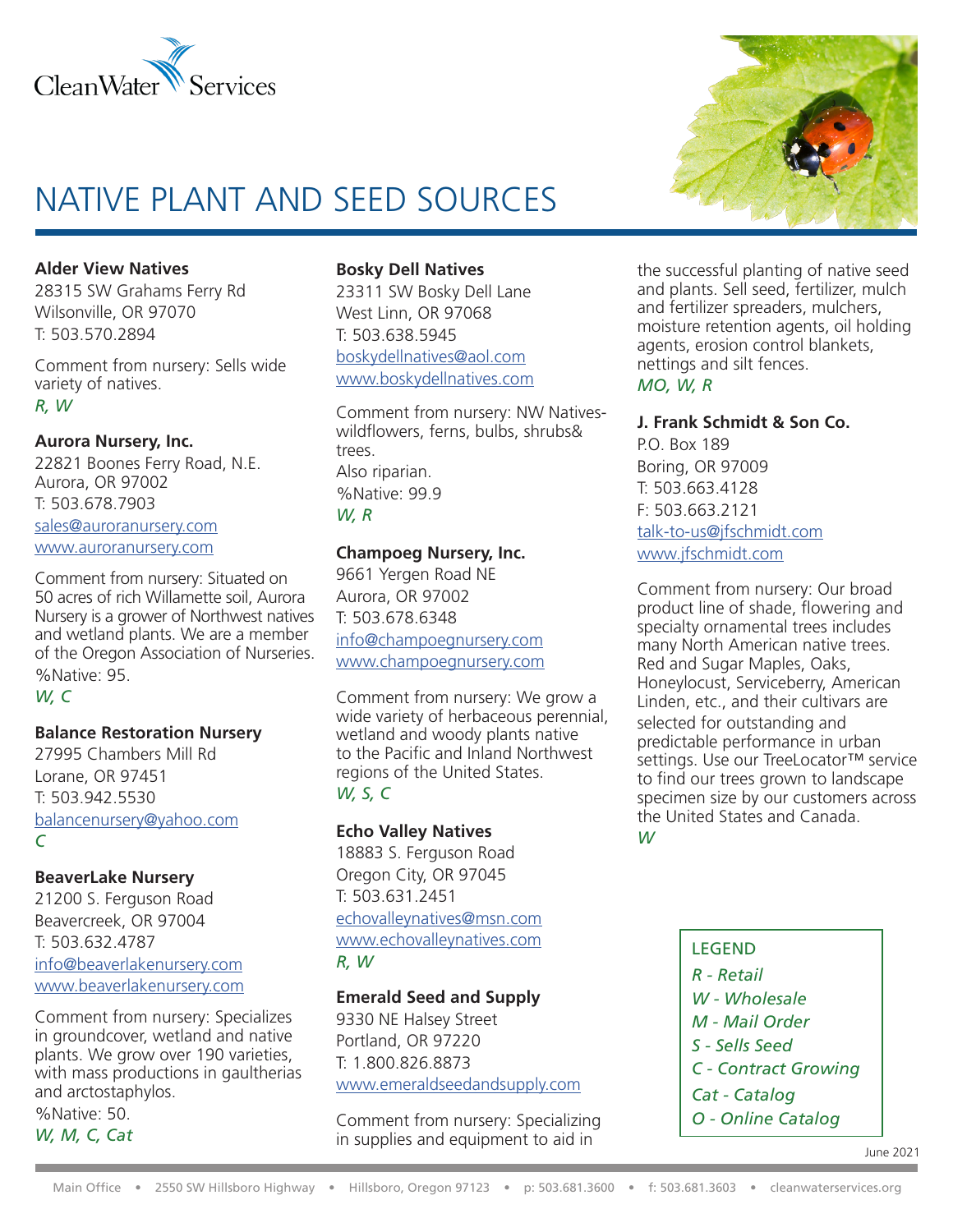## NATIVE PLANT AND SEED SOURCES

## **Krueger's Tree Farms**

P.O. Box 32 North Plains, OR 97133 T: 503.647.1000

Comment from nursery: Variety of native trees. *R, W*

## **Livingscape Nursery**

3926 N. Vancouver Portland, OR 97227 T: 503.248.0104 inbox@livingscapenursery.com www.livingscapenursery.com

Comment from nursery: Retail nursery specializing in native, edible, and lawn alternative plants. %Native: 60. *R*

## **Mahonia Vineyards and Nursery**

2655 Landau St. SE Salem, Oregon 97306. T: 503.585.8789 sales@mahonianursery.com www.mahonianursery.com *C*

## **Mt. Jefferson Farms**

3394 Brown Island Rd S Salem, OR 97302 T: 503.363.0467 mjfarms@teleport.com *C*

**Oregon Native Plant Nursery** PO Box 886

Woodburn, OR 97071-0886 T: 503.981.2353 oregonnativeplant@yahoo.com

Comment from nursery: Propogates native Oregon ornamental herbaceous perennials and bulbs from wild-collected seed. The nursery specializes in providing complete growing information for in-stock plants repr4esting prairie, woodland, alpine, and coastal habitats, as well as the Willamette valley, Columbia River Gorge, Cascades, and southwest Oregon (Siskiyous) regions.

## *R, M, C, Cat*

## **Pacific Northwest Natives**

1525 Laurel Heights Drive NW Albany, OR 97321 T: 541.928.8239 pacificnwnatives@comcast.net

www.pacificnwnatives.com

Comment from nursery: Contract producers and marketers of source identified native grass, wildflowers and herbs adapted to western Oregon, Washington, Northern California and British Columbia. %Native: 100

## **Portland Nursery**

5050 SE Stark Portland, OR 97215 T: 503.231.5050 www.portlandnursery.com

Comment from nursery: Variety of native trees, shrubs and smaller plants. Convenient urban locations.

## *R*

## **Postlewait Nursery**

28923 S Barlow Rd Canby, OR 97013 T: 503.651.2393 mpostlewait@canby.com www.postlewaitnursery.com

Comment from nursery: Specializes in grass seed plugs: slough sedge, sawbeaked sedge, bulrush, etc. We also carry many of the native shrubs: douglas spirea, nootka rose, vine maple, etc. Check out our trees: Oregon ash, large leaf maple, douglas fir, ponderosa pine, etc. *R, W, C*

## **Rigert Shade Trees**

21800 SW Murphy Lane Aloha, OR 97007 T: 503.649.8024 rigerttrees@frontier.com *W*

## **River Refuge Seed Company**

26366 Gap Road Brownsville, Oregon 97327 T: 541.466.5309 rogers2@proaxis.com www.riverrefugeseed.com \* Seed only *R*

## **Scholls Valley Native Nursery, LLC**

P.O. Box 231088 Tigard, OR 97281-1088 T: 503.624.1766 schollsvalley@aol.com www.schollsvalley.com

Comment from nursery: A wide variety of containerized and bare-root native plants, shrubs, trees, herbaceous plugs and cuttings of Northwest Oregon. Specializes in locally-adapted, high-quality plant materials for wetland, riparian, plant restoration, and landscaping projects. *W, CG*

## **Sunmark Seeds International, Inc.**

18032 NE Airport Way. Portland Oregon, 97230 TF: 1.888.214.7333 T: 503.241.7333 info@sunmarkseeds.com www.sunmarkseeds.com

> LEGEND *R - Retail W - Wholesale M - Mail Order S - Sells Seed C - Contract Growing Cat - Catalog O - Online Catalog*